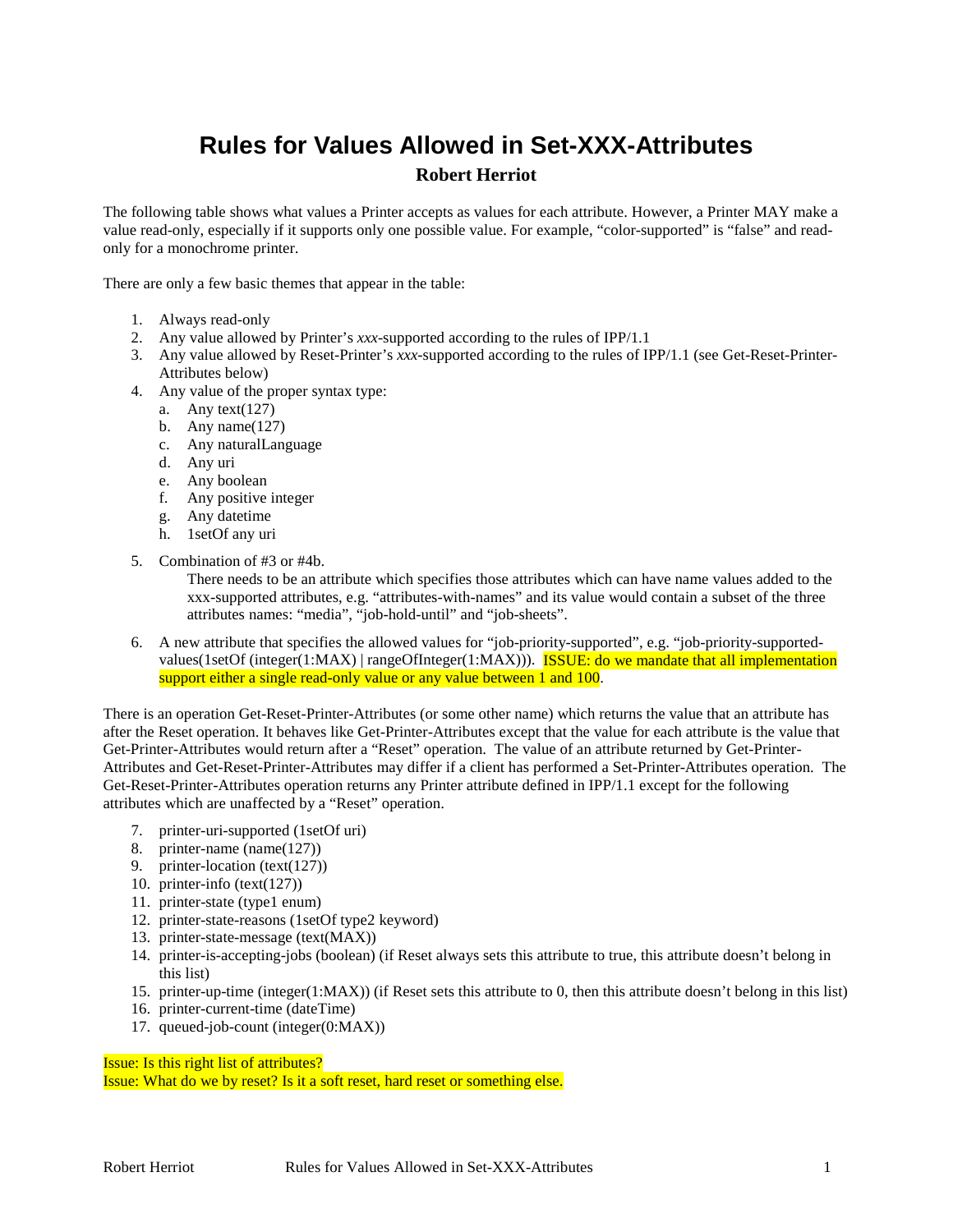| <b>JobTemplate Attributes</b>               | <b>Values allowed for Set</b>                |
|---------------------------------------------|----------------------------------------------|
| job-priority (integer(1:100))               | Any value allowed by Printer's xxx-supported |
| job-hold-until (type3 keyword   name (MAX)) | Any value allowed by Printer's xxx-supported |
| job-sheets (type3 keyword   name(MAX))      | Any value allowed by Printer's xxx-supported |
| multiple-document-handling (type2 keyword)  | Any value allowed by Printer's xxx-supported |
| copies (integer(1:MAX))                     | Any value allowed by Printer's xxx-supported |
| finishings (1setOf type2 enum)              | Any value allowed by Printer's xxx-supported |
| page-ranges (1setOf rangeOfInteger (1:MAX)) | Any value allowed by Printer's xxx-supported |
| sides (type2 keyword)                       | Any value allowed by Printer's xxx-supported |
| number-up (integer(1:MAX))                  | Any value allowed by Printer's xxx-supported |
| orientation-requested (type2 enum)          | Any value allowed by Printer's xxx-supported |
| media (type3 keyword   name(MAX))           | Any value allowed by Printer's xxx-supported |
| printer-resolution (resolution)             | Any value allowed by Printer's xxx-supported |
| print-quality (type2 enum)                  | Any value allowed by Printer's xxx-supported |

| <b>Job Description Attributes</b>               | <b>Values allowed for Set</b> |
|-------------------------------------------------|-------------------------------|
| job-uri (uri)                                   | read-only                     |
| job-id (integer(1:MAX))                         | read-only                     |
| job-printer-uri (uri)                           | read-only                     |
| job-more-info (uri)                             | read-only                     |
| job-name (name(MAX))                            | read-only                     |
| job-originating-user-name (name(MAX))           | read-only                     |
| job-state (type1 enum)                          | read-only                     |
| <b>Forwarding Servers</b>                       | read-only                     |
| job-state-reasons (1setOf type2 keyword)        | read-only                     |
| job-state-message (text(MAX))                   | read-only                     |
| job-detailed-status-messages (1setOf text(MAX)) | read-only                     |
| job-document-access-errors (1setOf text(MAX))   | read-only                     |
| number-of-documents (integer(0:MAX))            | read-only                     |
| output-device-assigned (name(127))              | read-only                     |
| time-at-creation (integer(MIN:MAX))             | read-only                     |
| time-at-processing (integer(MIN:MAX))           | read-only                     |
| time-at-completed (integer(MIN:MAX))            | read-only                     |
| job-printer-up-time (integer(1:MAX))            | read-only                     |
| date-time-at-creation (dateTime)                | read-only                     |
| date-time-at-processing (dateTime)              | read-only                     |
| date-time-at-completed (dateTime)               | read-only                     |
| number-of-intervening-jobs (integer(0:MAX))     | read-only                     |
| job-message-from-operator $(text(127))$         | Any text( $127$ )             |
| job-k-octets (integer(0:MAX))                   | read-only                     |
| job-impressions (integer(0:MAX))                | read-only                     |
| job-media-sheets (integer(0:MAX))               |                               |
| job-k-octets-processed (integer(0:MAX))         | read-only                     |
| job-impressions-completed (integer(0:MAX))      | read-only                     |
| job-media-sheets-completed (integer(0:MAX))     | read-only                     |
| attributes-charset (charset)                    | read-only                     |
| attributes-natural-language (naturalLanguage)   | Any naturalLanguage           |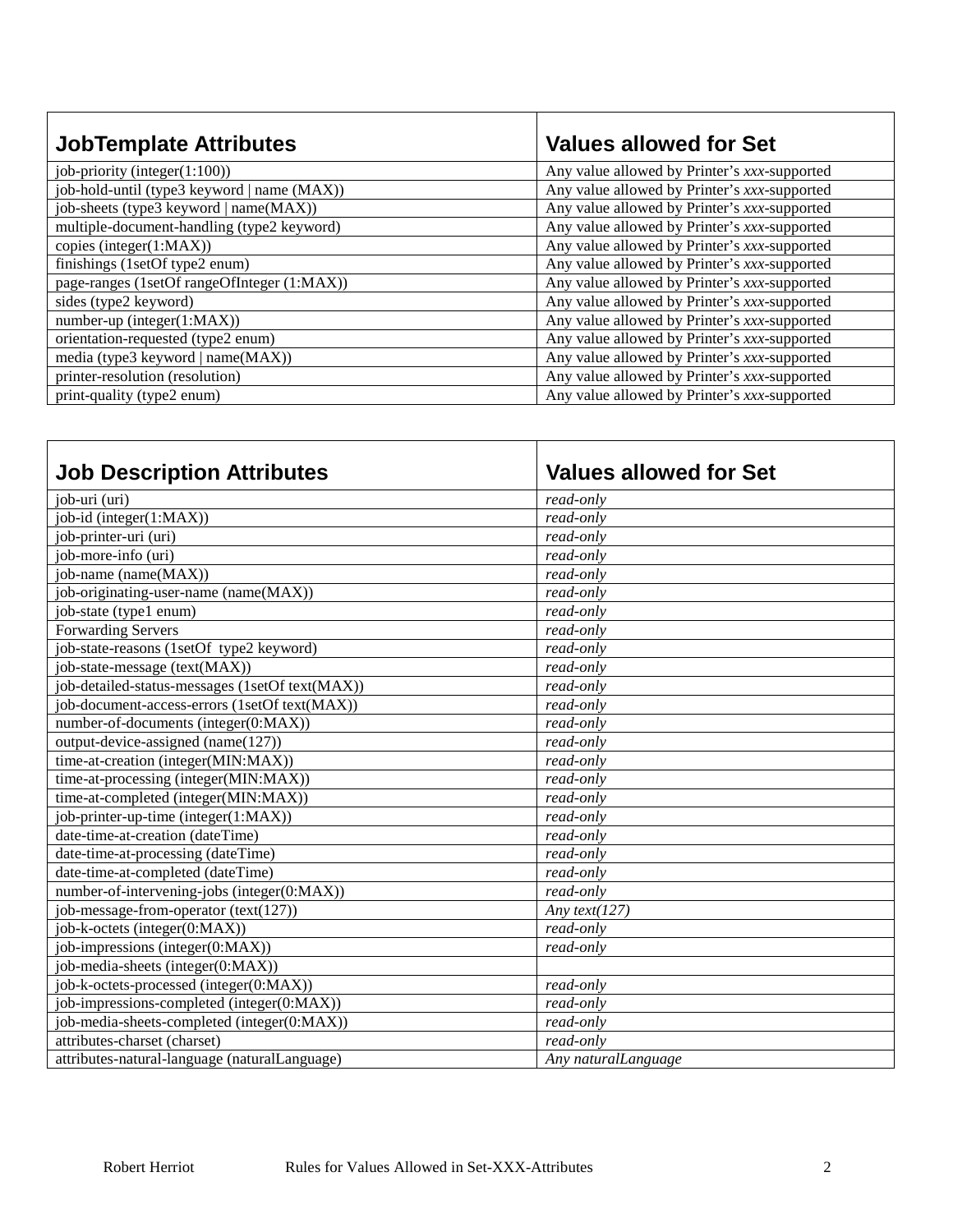| <b>Printer JobTemplate Attributes</b>                                 | <b>Values allowed for Set</b>                       |
|-----------------------------------------------------------------------|-----------------------------------------------------|
| job-priority-default (integer(1:100))                                 | Any value allowed by Printer's xxx-supported        |
| job-hold-until-default (type3 keyword   name (MAX))                   | Any value allowed by Printer's xxx-supported        |
| job-sheets-default (type3 keyword   name(MAX))                        | Any value allowed by Printer's xxx-supported        |
| multiple-document-handling-default (type2 keyword)                    | Any value allowed by Printer's xxx-supported        |
| copies-default (integer(1:MAX))                                       | Any value allowed by Printer's xxx-supported        |
| finishings-default (1setOf type2 enum)                                | Any value allowed by Printer's xxx-supported        |
| sides-default (type2 keyword)                                         | Any value allowed by Printer's xxx-supported        |
| number-up-default (integer(1:MAX))                                    | Any value allowed by Printer's xxx-supported        |
| orientation-requested-default (type2 enum)                            | Any value allowed by Printer's xxx-supported        |
| media-default (type3 keyword   name(MAX))                             | Any value allowed by Printer's xxx-supported        |
| printer-resolution-default (resolution)                               | Any value allowed by Printer's xxx-supported        |
| print-quality-default (type2 enum)                                    | Any value allowed by Printer's xxx-supported        |
| job-priority-supported (integer(1:100))                               | Need new attribute that specifies allowed values or |
|                                                                       | any integer $(1:100)$                               |
| job-hold-until-supported (1setOf(type3 keyword   name (MAX)))         | Any value allowed by Reset-Printer's xxx-supported  |
|                                                                       | or any name                                         |
| job-sheets-supported (1setOf(type3 keyword   name(MAX)))              | Any value allowed by Reset-Printer's xxx-supported  |
|                                                                       | or any name                                         |
| multiple-document-handling-supported (1setOf type2 keyword)           | Any value allowed by Reset-Printer's xxx-supported  |
| copies-supported (rangeOfInteger(1:MAX))                              | Any value allowed by Reset-Printer's xxx-supported  |
| finishings-supported (1setOf type2 enum)                              | Any value allowed by Reset-Printer's xxx-supported  |
| page-ranges-supported (boolean)                                       | Any boolean                                         |
| sides-supported (1setOf type2 keyword)                                | Any value allowed by Reset-Printer's xxx-supported  |
| number-up-supported (1setOf (integer(1:MAX)   rangeOfInteger(1:MAX))) | Any value allowed by Reset-Printer's xxx-supported  |
| orientation-requested-supported (1setOf type2 enum)                   | Any value allowed by Reset-Printer's xxx-supported  |
| media-supported (1setOf (type3 keyword   name(MAX)))                  | Any value allowed by Reset-Printer's xxx-supported  |
| printer-resolution-supported (1setOf resolution)                      | Any value allowed by Reset-Printer's xxx-supported  |
| print-quality-supported (1setOf type2 enum)                           | Any value allowed by Reset-Printer's xxx-supported  |

| <b>Printer Description Attributes</b>               | <b>Values allowed for Set</b>                      |
|-----------------------------------------------------|----------------------------------------------------|
| printer-uri-supported (1setOf uri)                  | 1setOf Any uri                                     |
| uri-authentication-supported (1setOf type2 keyword) | Any value allowed by Reset-Printer's xxx-supported |
| uri-security-supported (1setOf type2 keyword)       | Any value allowed by Reset-Printer's xxx-supported |
| printer-name (name $(127)$ )                        | Any name $(127)$                                   |
| printer-location (text(127))                        | Any text $(127)$                                   |
| printer-info $(text(127))$                          | Any text $(127)$                                   |
| printer-more-info (uri)                             | Any uri                                            |
| printer-driver-installer (uri)                      | Any uri                                            |
| printer-make-and-model (text(127))                  | Any text( $127$ )                                  |
| printer-more-info-manufacturer (uri)                | Any uri                                            |
| printer-state (type1 enum)                          | Read-only                                          |
| printer-state-reasons (1setOf type2 keyword)        | Read-only                                          |
| printer-state-message (text(MAX))                   | Read-only                                          |
| ipp-versions-supported (1setOf type2 keyword)       | Read-only                                          |
| operations-supported (1setOf type2 enum)            | Any value allowed by Reset-Printer's xxx-supported |
| multiple-document-jobs-supported (boolean)          | Any value allowed by Reset-Printer's xxx-supported |

Г